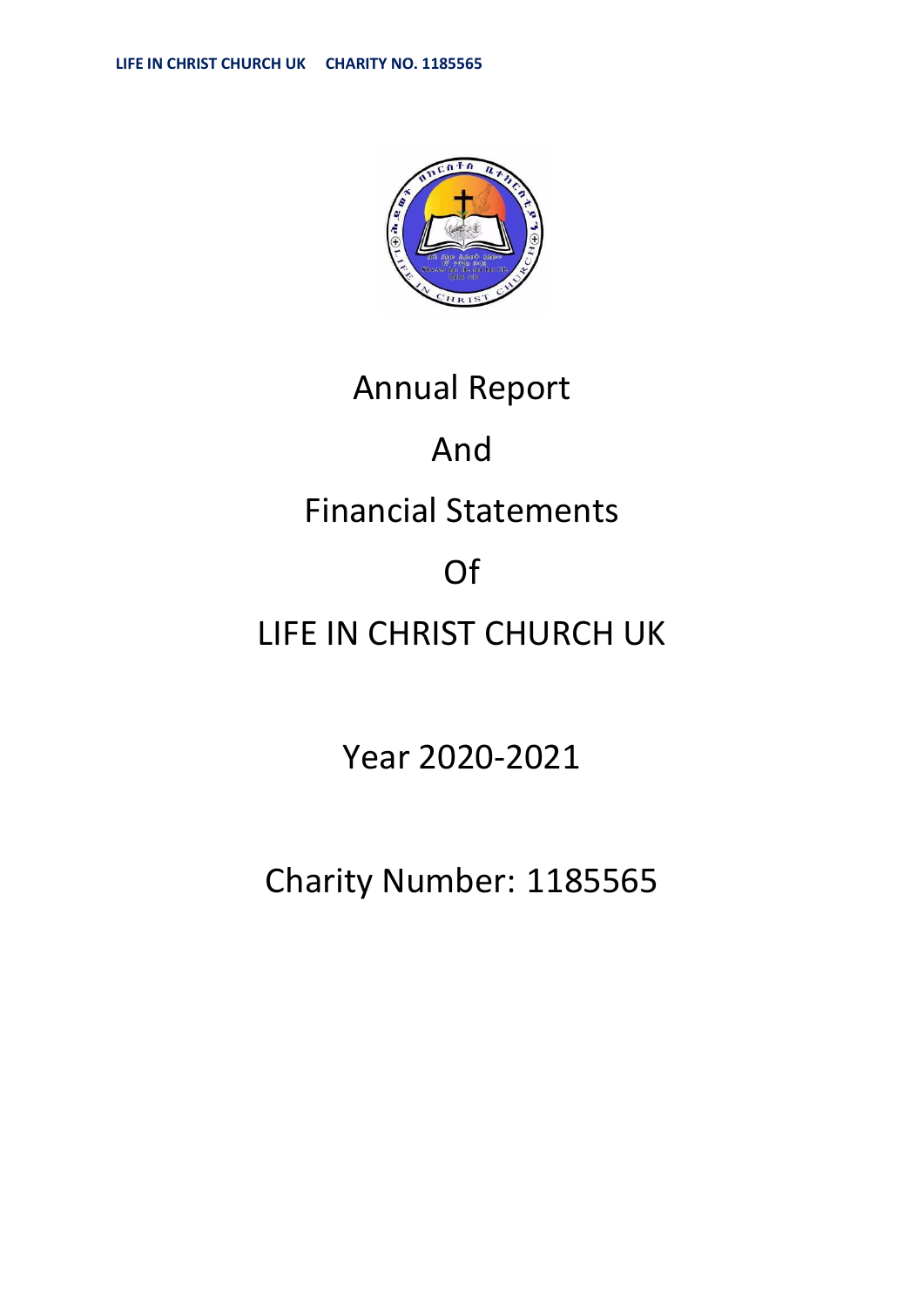### **Contents**

|                                      | Page    |
|--------------------------------------|---------|
| Legal and administrative information | 1       |
| Trustees' report                     | $2 - 4$ |
| Statement of financial activities    | 5       |
| <b>Balance sheet</b>                 |         |
| Notes to the financial statements    | 8-11    |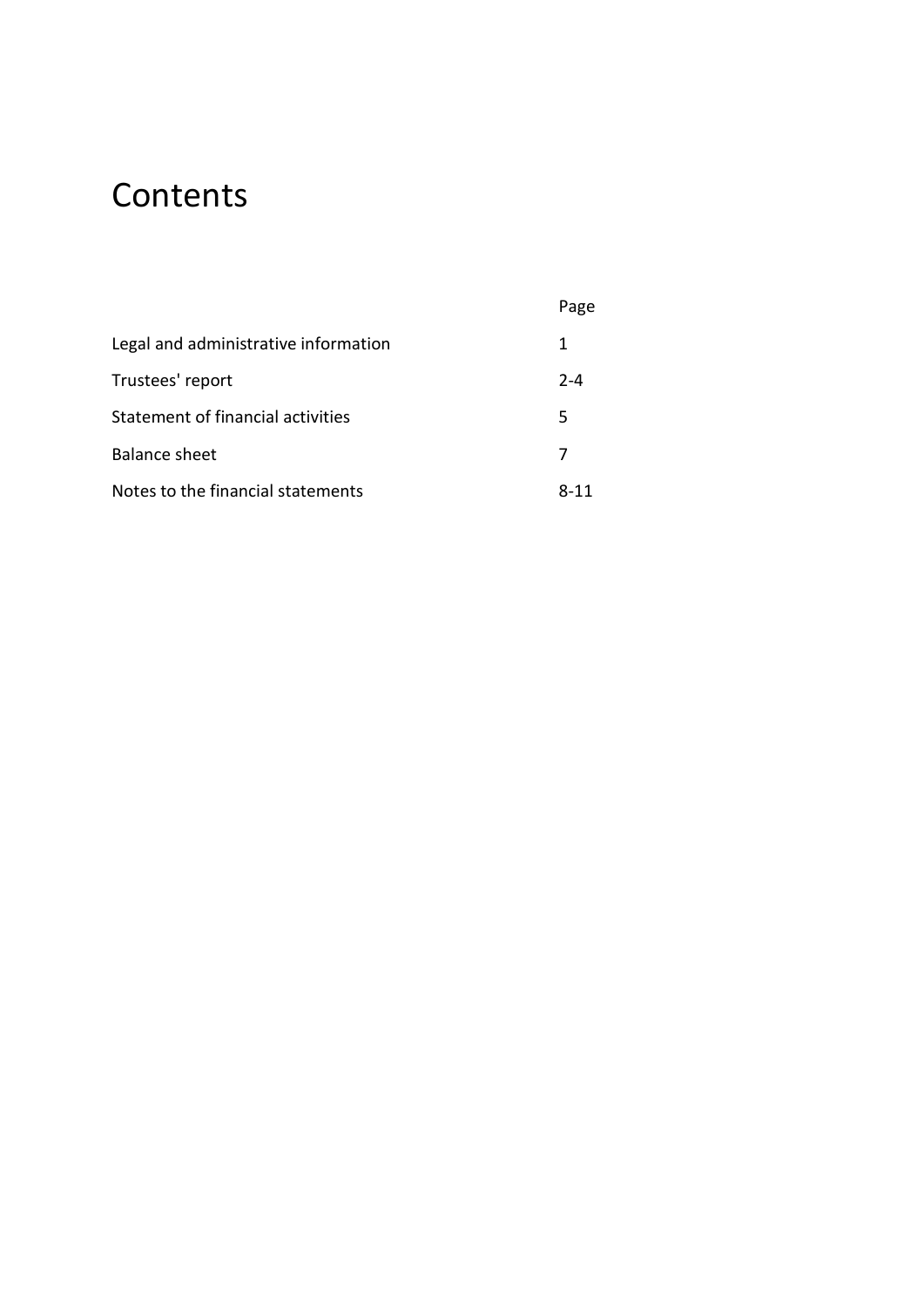#### <span id="page-2-0"></span>**Legal and administrative information**

Registered Charity Number:1185565

- Business Address: St Andrew's church Hillingdon Road Uxbridge UB10 0AE
- Registered Office: C/O St Andrew's church Hillingdon Road Uxbridge UB10 0AE
- Board of Trustees: Abraham Yimer Chair Lydia Seyoum Tamiru Feyie

Bankers: Lloyds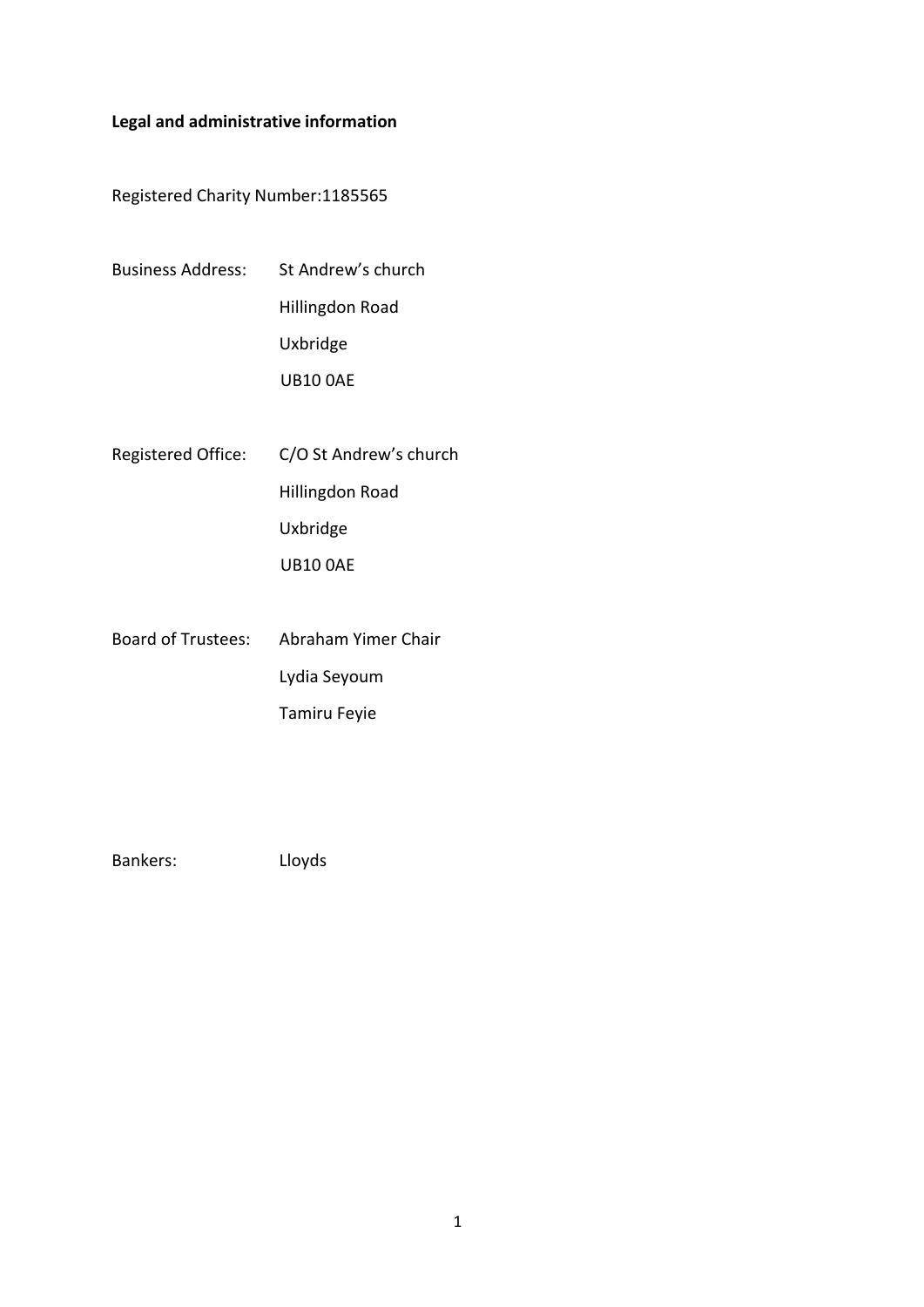#### **Trustees Report**

#### **Year 2020-2021**

The Trustees present their report and the financial statements for the year 2019. The report has been prepared in accordance with the requirement of the standard recommended practice.

#### **Structure, governance and management**

#### **Governing Document**

The organisation is Charitable Incorporation Organisation, and its governing documentsis CIO Foundation Constitution registered on 30 September 2019.

#### **Appointment of Trustees**

The Board has three members of Trustees of the Charity Trustees. The appointment of trustees is done in accordance with the governing documents. They receive no financial incentives except what is eligible for a Trustee. The Elders (A leadership team comprising a mixture of elected and appointed mature individuals referred to asthe Core Leaders) manage the day to day administrative and spiritual activities of the Charity, supported by a team of volunteers.

#### **Organisational Structure**

The Board of Trustees consists of three people. They meet on a quarterly basis to monitor the working progress of the Church. The responsibility for running the church's day to day administrative and spiritual activities and ensuring the provision of services rests on the Elders/Core Leaders of the Church. The Trustees are responsible for ensuring that the church delivers the services specified and that key performance indicators are met.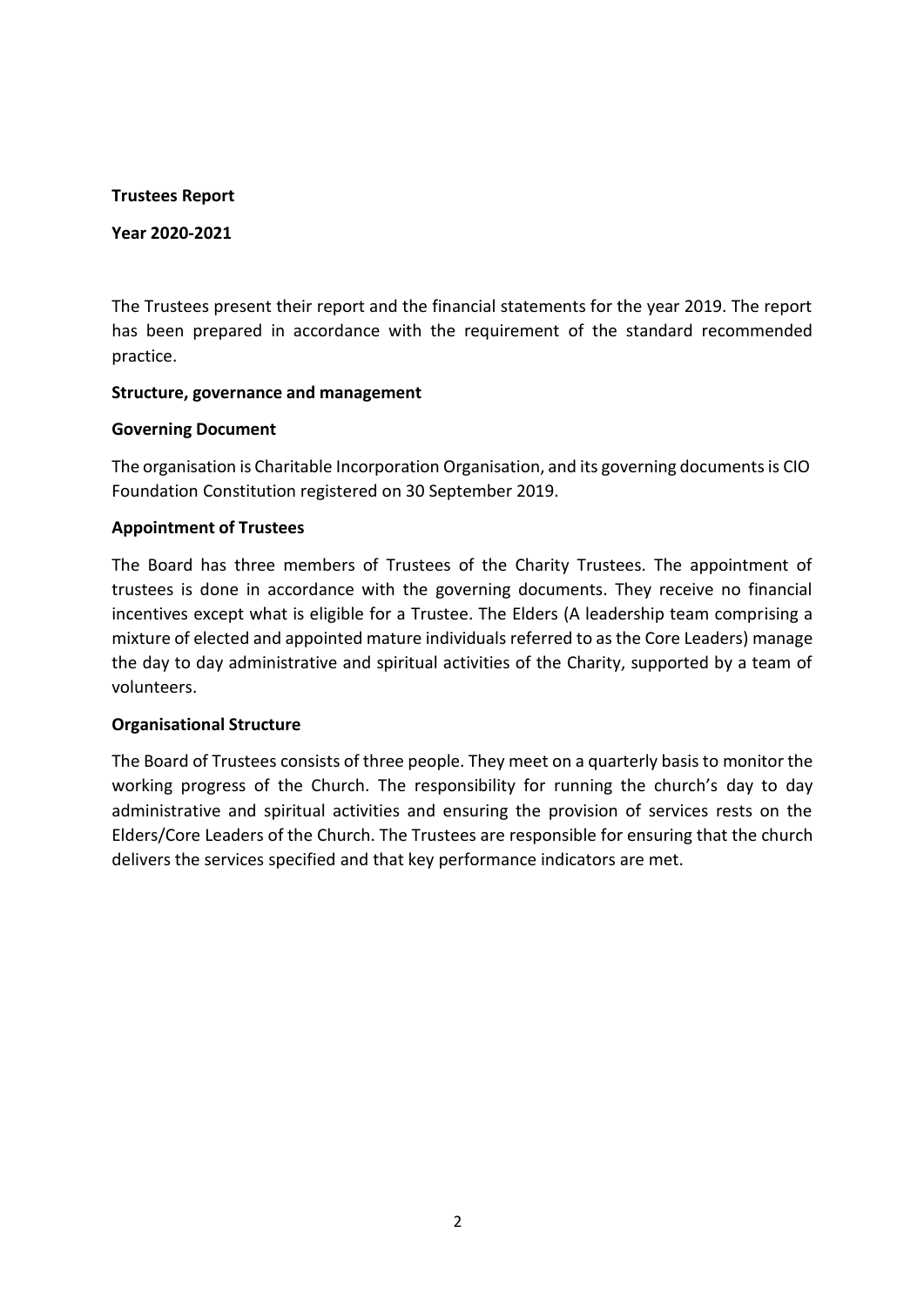#### **Trustees Report**

**Year** ended 31 March 2021

#### **Objectives and activities**

#### **Key objectives**

<span id="page-4-0"></span>The objectives of the charity are:

- 1) To advance the Christian faith for the benefit of the public in accordance with the Statements of Faith, particularly but not exclusively, through the provision of Christian education, prayer meetings and pastoral support.
- 2) To relieve sickness and poverty and to promote general health and wellbeing through the provision of funds, goods or services of any kind, including counselling and practical advice and support.
- 3) To advance education of the general public in the area of Christian faith.

#### **Achievement and Performance**

The Church's task of making disciples of all nations is expressed in the corporate worship, prayer and other activities of the Church aimed at helping individuals grow in understanding and expression of their faith leading to a deeper knowledge of God.

When planning our activities, the Trustees and elders have considered the Commission's guidance on public benefit and, the specific guidance on charities for the advancement of religion. We strive to empower ordinary people to live out their faith in demonstrable love for God (in worship and obedience to Scripture) and neighbour (in practical service to others).

#### **Worship and prayer**

The Church has provided regular times of corporate worship, prayer and fellowship for its members and the public. Regular celebration of the sacrament of the Lord's supper has been a central part of Life in Christ church UK regular worship.

The focus for the year has primarily been consolidation in the faith of existing members and equipping for the successful, long-term realisation of the central vision of the Church.

The vision of the Church remains to see lives transformed by Christ, the founder and perfecter of the faith, confidently sharing and powerfully impacting their native environment with their faith. Life in Christ Church UK is committed to developing missional communities firmly founded on scriptural principles with a vision to serve their local communities.

To this end and in addition to the regular weekly services conducted, several targeted teaching and training events have also been delivered throughout the year especially in the areas of ministry and leadership development. A weeklong conference with guest speakers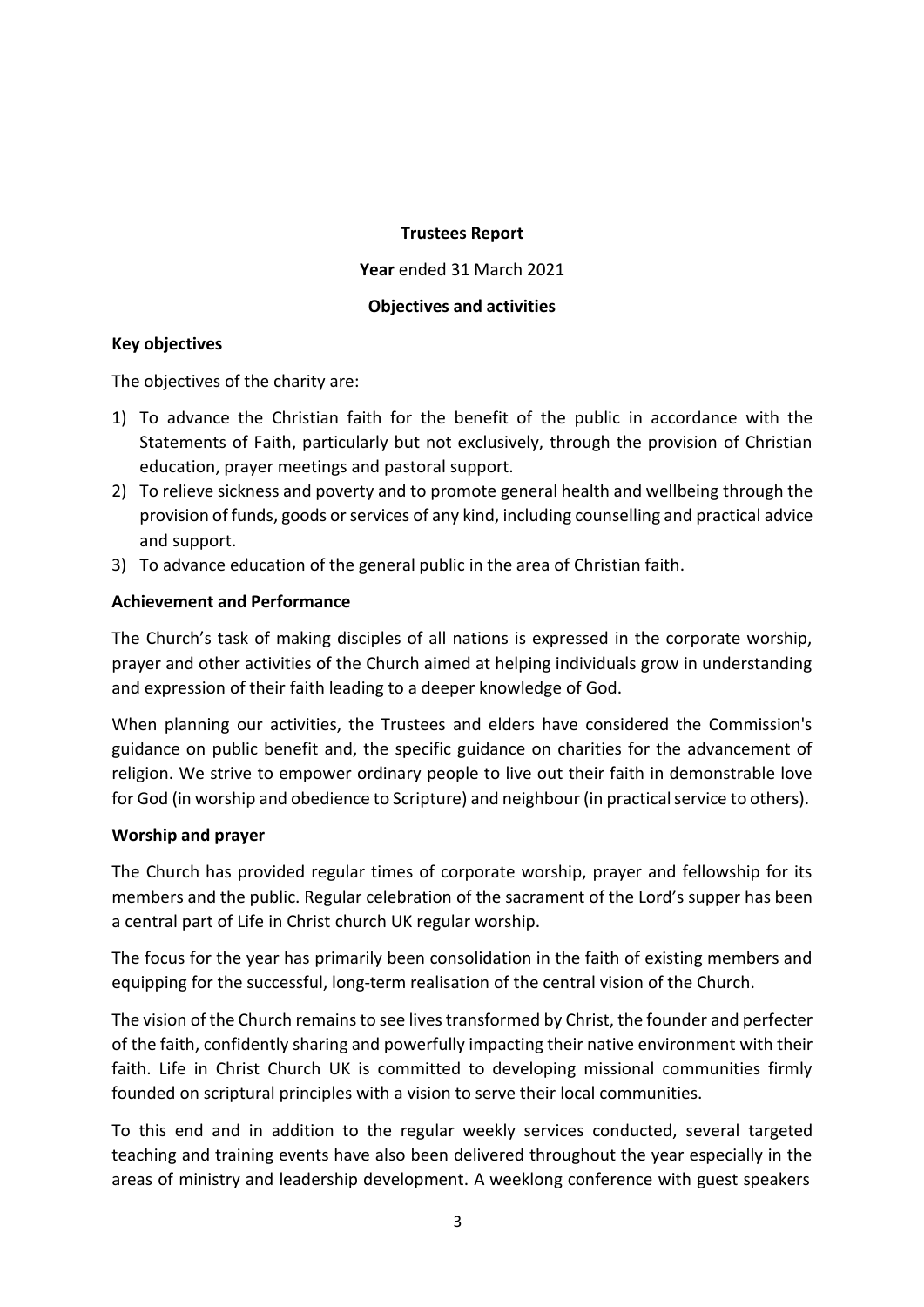from other Churches in the UK have been conducted in the current financial year aimed at encouraging, equipping and empowering members. Ample opportunities have also been made available for increased bonding and building of relationships among members helping them to gel into the body the church represents. These have consisted of regular weekly local gatherings in people's homes for mutual encouragement and relationship building as well as church wide activities and outings.

#### **Pastoral care**

Alongside all the above, pastoral care has been a mainstay of the Church demonstrating love and care for the individual. Life in Christ Church UK continues to provide ongoing pastoral care and support for its members and those it reaches out to.

The regular local gatherings in homes and the different ministry teams with their respective leaders represent the first tier of pastoral care. Mutual care and support are actively promoted and facilitated at this level. In addition, everyone in leadership responsibility is actively encouraged and supported to create and maintain a close life-based relationship with at least one other member of the Church with a view to journeying together with them on the path of discipleship, for mutual encouragement and accountability.

Where the pastoral need exceeds the provisions listed above, the core leaders of the Church and other senior ministers assigned by them are on standby to provide care and support.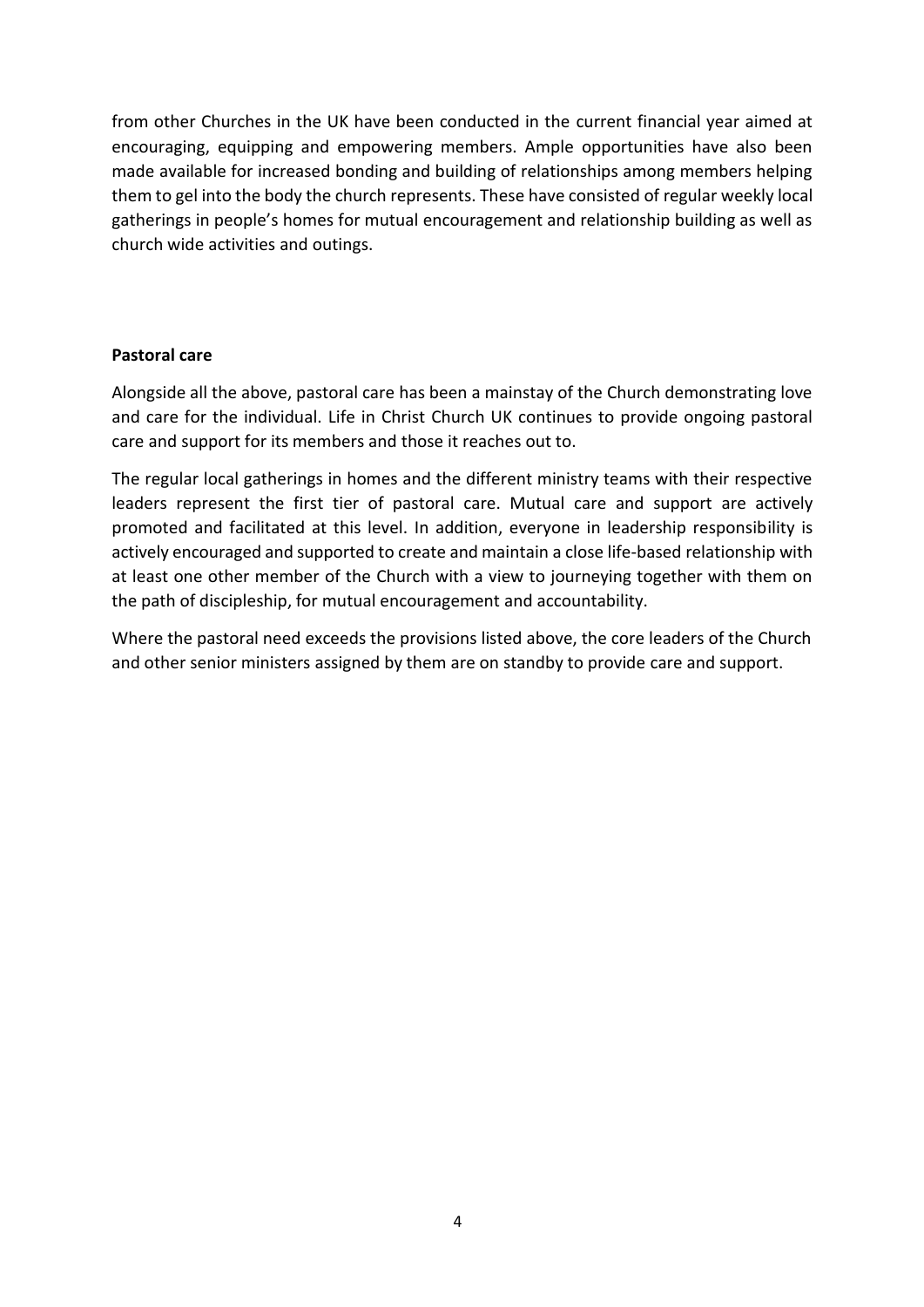#### **Trustees Report**

#### **Year 2020-2021**

#### **Financial Report**

Total receipts on unrestricted funds during the year were £11411. £3513 was spent to provide the church services. The net result for the year was an excess of receipts over payments of £7898 on unrestricted funds.

#### **Reserves Policy**

It is RCL policy to maintain a balance on unrestricted funds, which equates to at least three months unrestricted payments equivalent to (£3513/4= £878.25) to cover emergency situations that may arise from time to time.

#### **Volunteers**

The Trustees Board would like to thank all the volunteers who worked so faithfully to make the church the vibrant community that it is.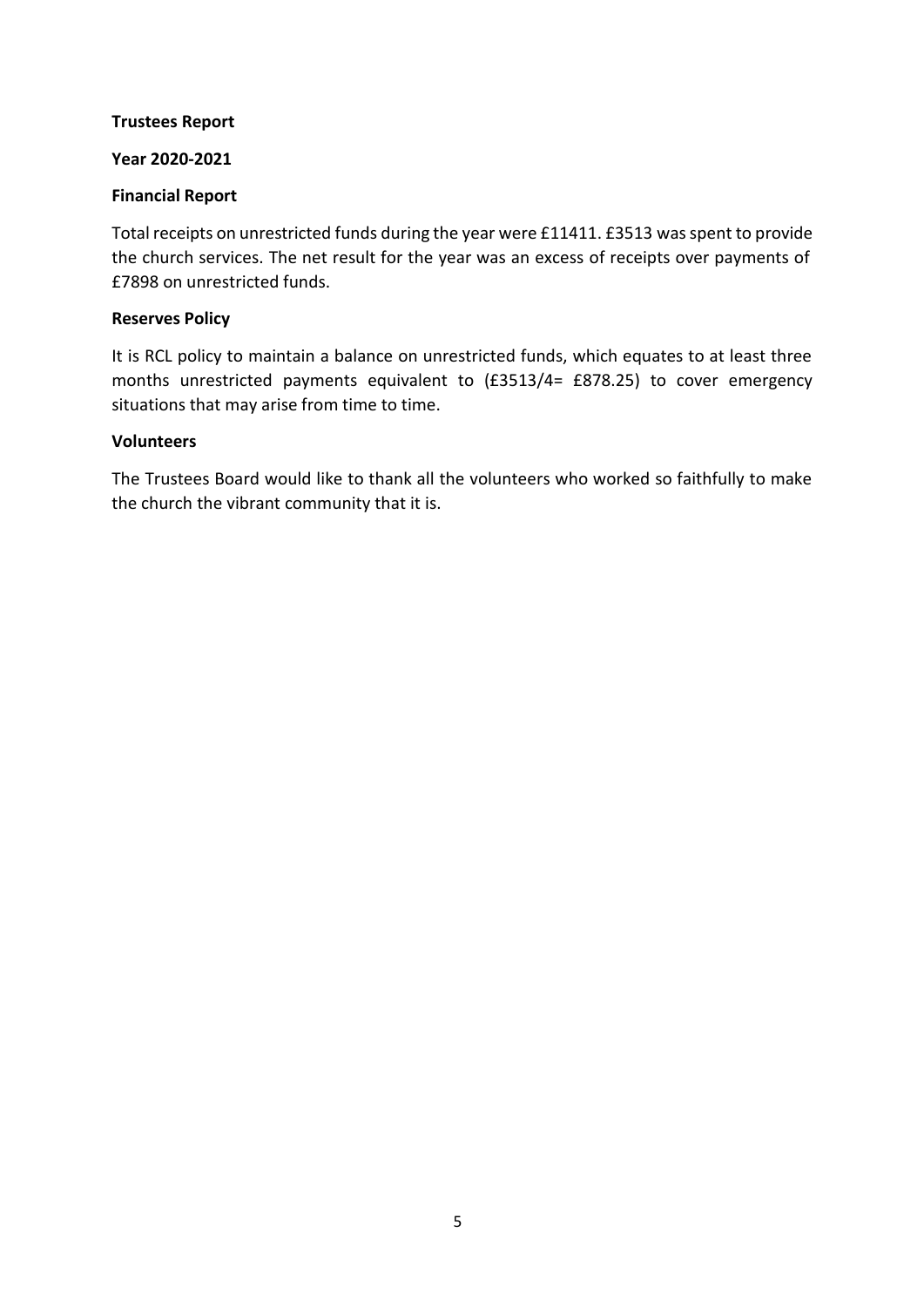### Annual accounts for the period ending 31 March 2021

#### LIFE IN CHRIST CHURCH UK

#### Statement of financial activities for the year ended 31March 2021

| <b>Recommended Categories by</b>                                          |                  | <b>Unrestricted</b> | <b>Restricted</b><br>income | <b>Endowment fund</b> | Total   | Prior year |
|---------------------------------------------------------------------------|------------------|---------------------|-----------------------------|-----------------------|---------|------------|
| activity                                                                  | <b>Notes</b>     | Funds £             | funds £                     | £                     | funds £ | fund £     |
|                                                                           |                  |                     |                             |                       |         |            |
| <b>Incoming Resources (Note 3)</b>                                        |                  |                     |                             |                       |         |            |
| Income and endowments from:                                               |                  |                     |                             |                       |         |            |
| Donations, tithes and love gifts                                          | <b>Note</b><br>3 | 11411               |                             |                       | 11411   |            |
| Charitable activities                                                     |                  |                     |                             |                       |         |            |
| Other trading activities                                                  |                  |                     |                             |                       |         |            |
| Investments                                                               |                  |                     |                             |                       |         |            |
| Separate material item of<br>income                                       |                  |                     |                             |                       |         |            |
| Other                                                                     |                  |                     |                             |                       |         |            |
| <b>Total</b>                                                              |                  | 11411               |                             |                       | 11411   |            |
|                                                                           |                  |                     |                             |                       |         |            |
| <b>Resources expended</b>                                                 |                  |                     |                             |                       |         |            |
| <b>Expenditure on:</b>                                                    |                  |                     |                             |                       |         |            |
| Raising funds                                                             |                  |                     |                             |                       |         |            |
| Charitable activities                                                     | Note<br>4        | 3513                |                             |                       | 3513    |            |
| Separate material item of<br>expense                                      |                  |                     |                             |                       |         |            |
| Other                                                                     |                  |                     |                             |                       |         |            |
| Total                                                                     |                  | 3513                |                             |                       | 3513    |            |
|                                                                           |                  |                     |                             |                       |         |            |
|                                                                           |                  |                     |                             |                       |         |            |
| Net income/(expenditure) before investments<br>gains/(losses)             |                  | 7898                |                             |                       | 7898    |            |
| Net gains/(losses) on<br>investments                                      |                  |                     |                             |                       |         |            |
| Net income/(expenditure)                                                  |                  |                     |                             |                       |         |            |
| <b>Extraordinary items</b>                                                |                  |                     |                             |                       |         |            |
| <b>Transfers between funds</b>                                            |                  |                     |                             |                       |         |            |
| Other recognised gains/(loses):                                           |                  |                     |                             |                       |         |            |
| Gains and losses on revaluation of fixed assets for the charity's own use |                  |                     |                             |                       |         |            |
| Other gains/(losses)                                                      |                  |                     |                             |                       |         |            |
| Net movement in funds                                                     |                  | 7898                |                             |                       | 7898    |            |
| <b>Reconciliation of funds:</b>                                           |                  |                     |                             |                       |         |            |
| Total funds brought forward                                               |                  |                     |                             |                       |         |            |
| <b>Total funds carried forward</b>                                        |                  | 7898                |                             |                       | 7898    |            |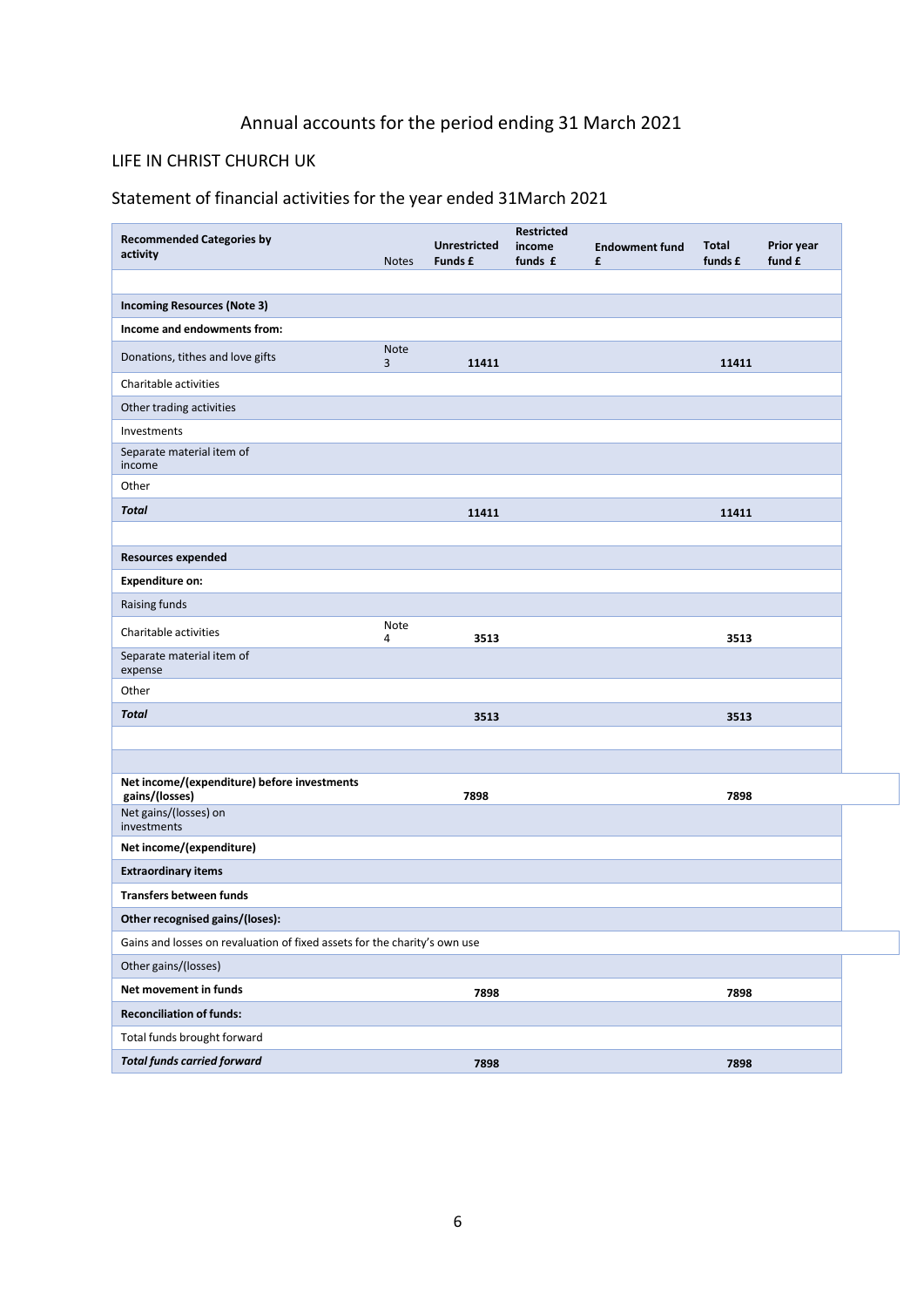#### Balance sheet as of 31 March 2021

|                                               |              | <b>Unrestricted</b> | Restricted<br>income | <b>Endowment fund</b> | <b>Total this</b> |
|-----------------------------------------------|--------------|---------------------|----------------------|-----------------------|-------------------|
|                                               | <b>Notes</b> | Funds £             | funds £              | £                     | year              |
| <b>Fixed assets</b>                           |              |                     |                      |                       |                   |
| Intangible assets                             |              |                     |                      |                       |                   |
| Tangible assets                               | Note 5       | 1900                |                      |                       | 1900              |
| heritage assets                               |              |                     |                      |                       |                   |
| Investments                                   |              |                     |                      |                       |                   |
| <b>Total fixed assets</b>                     |              | 1900                |                      |                       | 1900              |
|                                               |              |                     |                      |                       |                   |
|                                               |              |                     |                      |                       |                   |
| <b>Current assets</b>                         |              |                     |                      |                       |                   |
| <b>Stocks</b>                                 | Note 6       |                     |                      |                       |                   |
| Debtors & Prepayment                          | Note 7       |                     |                      |                       |                   |
| Investments                                   |              |                     |                      |                       |                   |
| Cash at bank and in hand                      | Note 8       | 17353               |                      |                       | 17353             |
| Total current assets                          |              | 17353               |                      |                       | 17353             |
|                                               |              |                     |                      |                       |                   |
| Creditors: amounts falling due within one     | Note 9       |                     |                      |                       |                   |
|                                               |              |                     |                      |                       |                   |
| Net current assets (liabilities)              |              | 17353               |                      |                       | 17353             |
|                                               |              |                     |                      |                       |                   |
| Total assets less current liabilities         |              | 19253               |                      |                       | 19253             |
|                                               |              |                     |                      |                       |                   |
| Creditors: amounts falling due after one year |              |                     |                      |                       |                   |
| Provisions for liabilities                    |              |                     |                      |                       |                   |
|                                               |              |                     |                      |                       |                   |
| Total net asset or liabilities                |              |                     |                      |                       |                   |
|                                               |              |                     |                      |                       |                   |
| Total net assets or liabilities               |              | 19253               |                      |                       | 19253             |
|                                               |              |                     |                      |                       |                   |
| <b>Funds of the Charity</b>                   |              |                     |                      |                       |                   |
| Endowment fund                                |              |                     |                      |                       |                   |
| Restricted income funds £                     |              |                     |                      |                       |                   |
| <b>Unrestricted income funds</b>              | Note 10      | 19253               |                      |                       | 19253             |
| Revaluation reserve                           |              |                     |                      |                       |                   |
| <b>Total funds</b>                            |              | 19253               |                      |                       | 19253             |

Approved by the trustees on 31 March 2020 and signed on their behalf by:

Abraham Yimer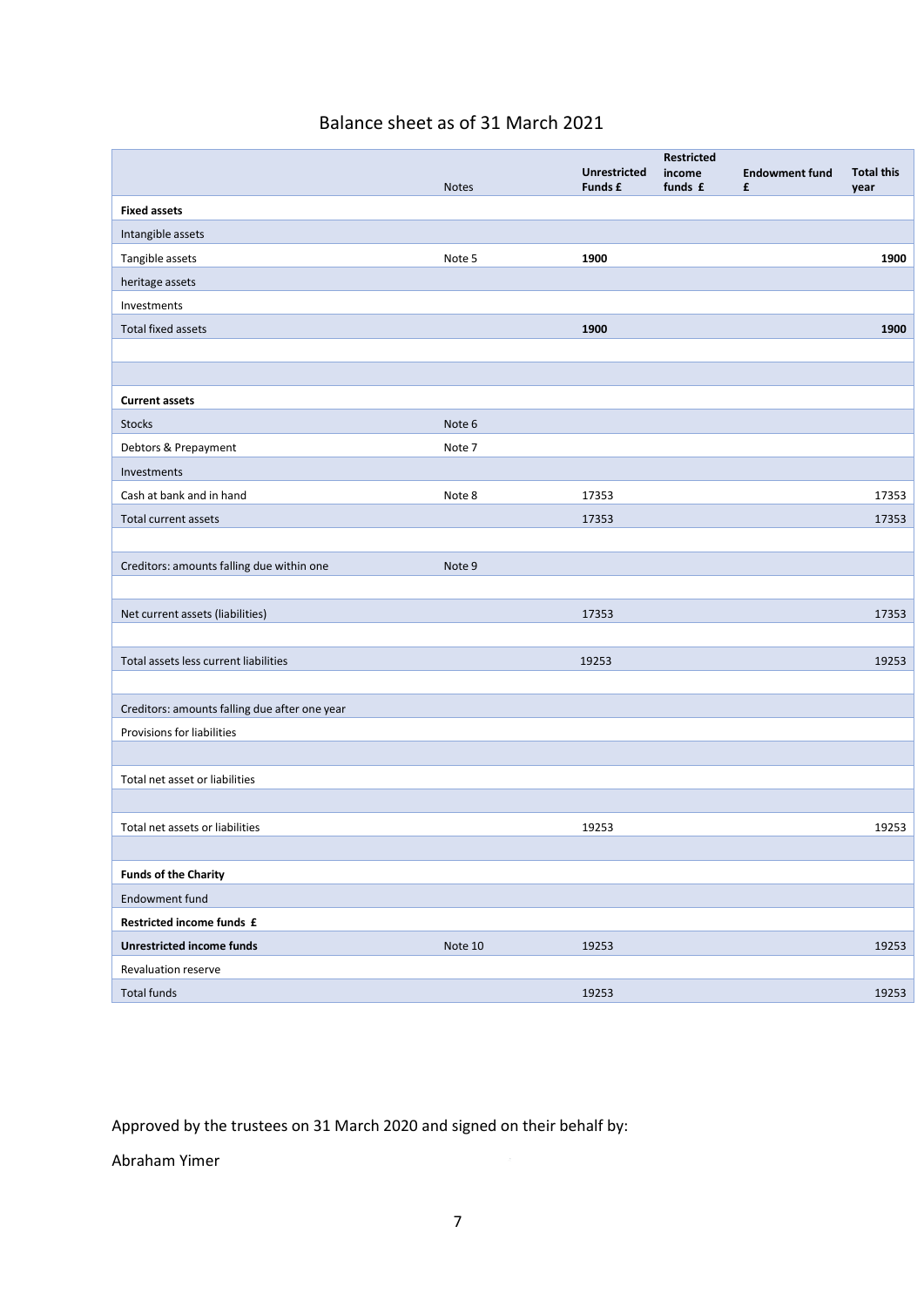#### **Notes to the Accounts.**

#### **(a) Basis of preparation**

#### **1. Accounting Policies**

These accounts have been prepared under the historical cost convention with items recognised at cost or transaction value unless otherwise stated in the relevant note(s) to these accounts. The accounts have been prepared in accordance with:

The Statement of Recommended Practice Accounting and Reporting by Charities preparing their accounts in accordance with the Financial Reporting Standard applicable in the UK and Republic of Ireland (FRS 102) issued on 16 July 2014

the Financial Reporting Standard applicable in the United Kingdom and Republic of Ireland (FRS 102) and with Charities Act 2011

#### **1.1 Changes to accounting estimates.**

No changes to accounting estimates have occurred in the reporting period.

#### **1.2 Material prior year errors**

No material prior year error has been identified in the reporting period (3.47 FRS 102 SORP).

#### **2. INCOME**

All income is recognised once the charity has entitlement to the income, it is probable that the income will be received, and the amount of income receivable can be measured reliably.

Donations are recognised when the Trust has been notified in writing of both the amount and settlement date. In the event that a donation is subject to conditions that require a level of performance before the charity is entitled to the funds, the income is deferred and not recognised until either those conditions are fully met, or the fulfilment of those conditions is wholly within the control of the charity and it is probable that those conditions will be fulfilled in the reporting period.

The charity has not yet received any legacy. However, if there is a Legacy gift, it will be recognised on a case-by-case basisfollowing the granting of probate when the administrator/executor for the estate has communicated in writing both the amount and settlement date. In the event that the gift is in the form of an asset other than cash or a financial asset traded on a recognised stock exchange, recognition is subject to the value of the gift being reliably measurable with a degree of reasonable accuracy and the title to the asset having been transferred to the charity.

Interest on funds held on deposit is included when receivable and the amount can be measured reliably by the charity; this is normally upon notification of the interest paid or payable by the bank.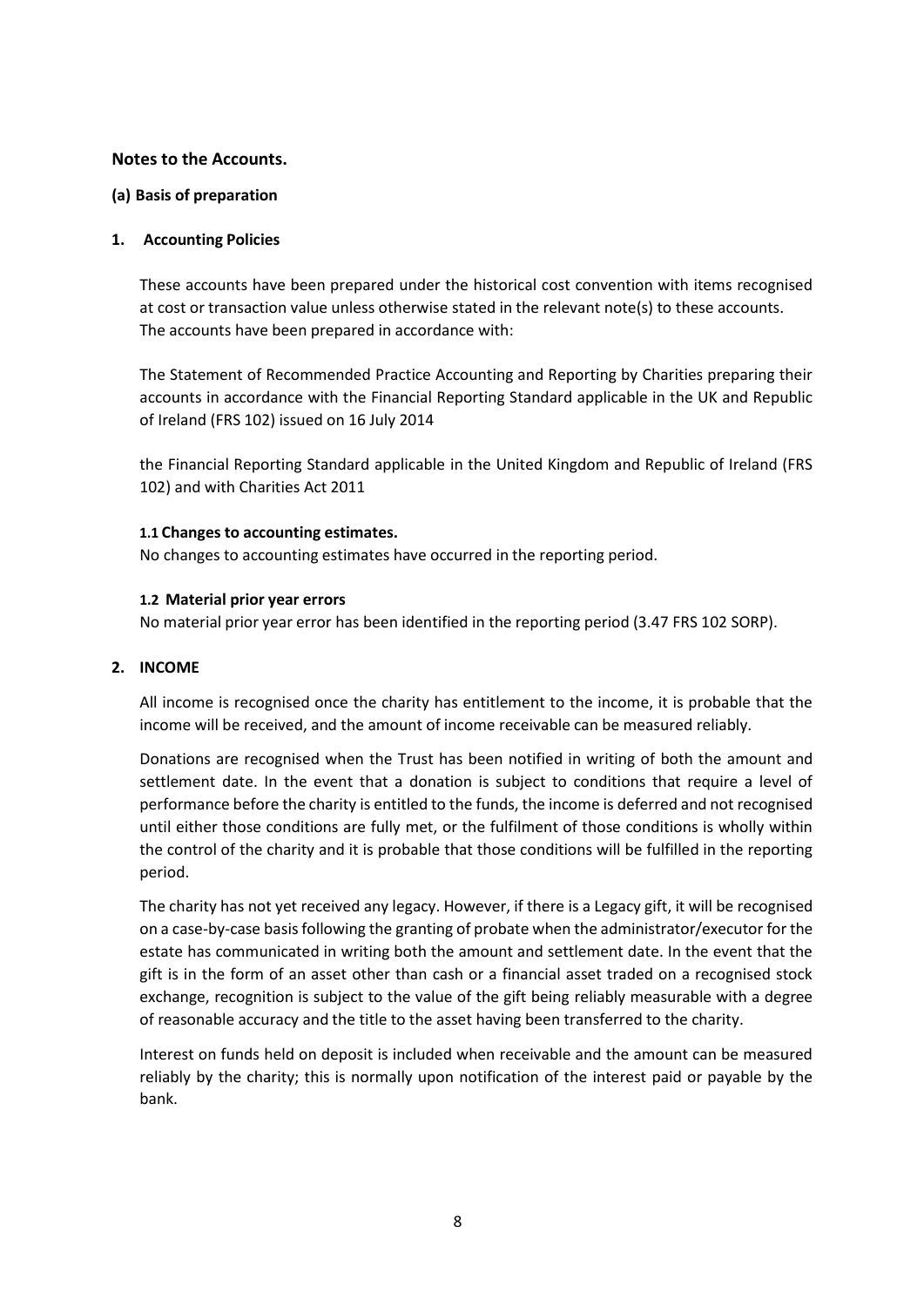#### **3. Analysis of income**

|                                  | <b>Analysis</b>                                                                                  | <b>Unrestricted</b><br>Funds £ | <b>Restricted</b><br>income funds | <b>Endowment</b><br>funds | <b>Total funds</b><br>£  |
|----------------------------------|--------------------------------------------------------------------------------------------------|--------------------------------|-----------------------------------|---------------------------|--------------------------|
| <b>Donations</b><br>and legacies | church<br>Donations,<br>offerings, tithes and love<br>gifts from 30 Sep 2019 to<br>31 March 2020 | 11411                          | $\blacksquare$                    | $\blacksquare$            | 11411                    |
|                                  | <b>Gift Aid</b>                                                                                  | $\overline{\phantom{0}}$       | $\blacksquare$                    | $\blacksquare$            | $\overline{\phantom{0}}$ |
|                                  | Legacies                                                                                         | $\qquad \qquad \blacksquare$   | $\blacksquare$                    | $\overline{\phantom{a}}$  | $\overline{\phantom{0}}$ |
|                                  | <b>General grants provided</b><br>by government/<br><b>Other charities</b>                       |                                |                                   |                           |                          |
|                                  |                                                                                                  |                                |                                   | $\blacksquare$            |                          |
|                                  | Membership subscriptions<br>and sponsorships which<br>are in substance donations                 |                                |                                   |                           |                          |
|                                  | Donated goods, facilities<br>and services                                                        |                                | $\blacksquare$                    | $\overline{\phantom{0}}$  |                          |
|                                  | <b>Other (Members offering)</b>                                                                  |                                | $\blacksquare$                    | $\overline{\phantom{0}}$  |                          |
|                                  | <b>Total</b>                                                                                     | 11411                          | $\blacksquare$                    | $\blacksquare$            | 11411                    |
| <b>TOTAL INCOME</b>              |                                                                                                  | 11411                          | $\blacksquare$                    | $\blacksquare$            | 11411                    |

#### **4. Analysis of Expenditures**

|                                   | <b>Analysis</b>                                     | <b>Unrestricted</b><br>Funds £ | <b>Restricted income</b><br>funds | Endowment<br>funds           | <b>Total funds</b><br>£ |
|-----------------------------------|-----------------------------------------------------|--------------------------------|-----------------------------------|------------------------------|-------------------------|
| Expenditure on                    | Incurred seeking donations                          | $\blacksquare$                 | $\overline{\phantom{0}}$          | $\qquad \qquad \blacksquare$ | ۰                       |
| raising funds:                    | Incurred seeking legacies                           | $\blacksquare$                 | $\blacksquare$                    | $\blacksquare$               | ۰                       |
|                                   | Total expenditure on<br>raising funds               |                                |                                   | $\blacksquare$               | ٠                       |
| <b>Expenditure on</b>             | Hall Rent for worship<br>Gatherings, subscriptions  | 173                            |                                   |                              | 173                     |
| charitable                        | <b>General expenses</b>                             | 2630                           |                                   |                              | 2630                    |
| activities                        | <b>Charitable Funding's</b>                         | 210                            |                                   |                              | 210                     |
|                                   | Refreshment and other<br>expenses                   | 500                            |                                   |                              | 500                     |
|                                   | <b>Unallocated expense</b>                          | $\blacksquare$                 |                                   |                              |                         |
|                                   |                                                     |                                |                                   |                              |                         |
|                                   |                                                     |                                |                                   |                              |                         |
|                                   | Insurance                                           | $\blacksquare$                 |                                   |                              |                         |
|                                   | expenditure<br>Total<br>on<br>charitable activities | 3513                           |                                   |                              | 3513                    |
| <b>TOTAL</b><br><b>EXPENDTURE</b> |                                                     | 3513                           |                                   |                              | 3513                    |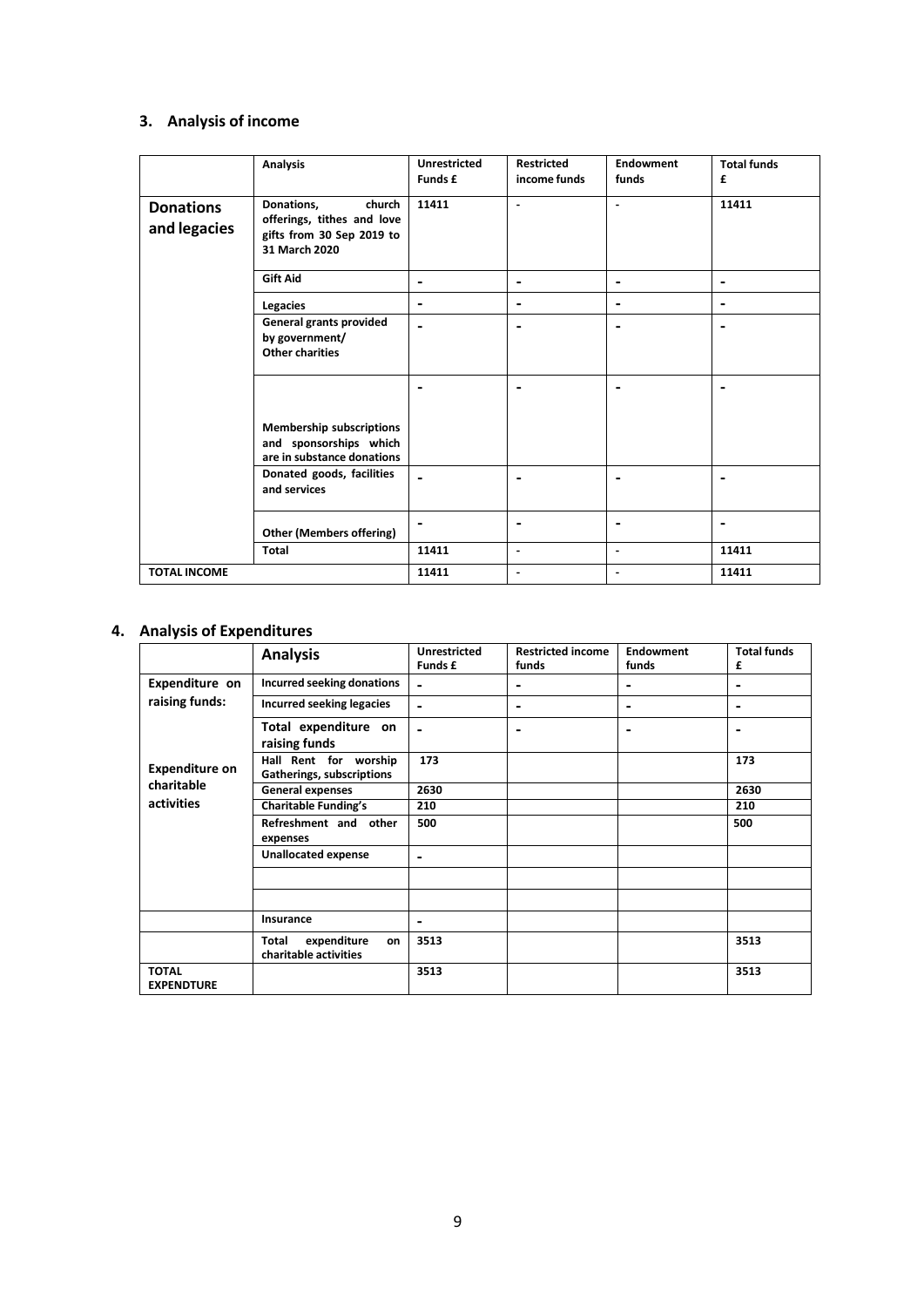#### **5. Tangible fixed asset**

|                                 | Freehold<br>land<br>and buildings | <b>Choir Gown</b>        | office<br>Plant,<br>equipment | Musical<br>equipment £ | Total £ |
|---------------------------------|-----------------------------------|--------------------------|-------------------------------|------------------------|---------|
| At the beginning<br>of the year |                                   |                          |                               | 1900                   | 1900    |
| <b>Additions</b>                | -                                 | $\overline{\phantom{0}}$ | -                             |                        |         |
| <b>Revaluations</b>             | $\,$                              | $\overline{\phantom{0}}$ | ٠                             |                        |         |
| <b>Disposals</b>                | -                                 | -                        |                               |                        |         |
| <b>Transfers</b>                | -                                 | -                        | ٠                             |                        |         |
| At end of the year              | -                                 | -                        |                               | 1900                   | 1900    |

#### **a. Depreciation and impairments**

| <b>Basis</b>                    | <b>RB</b>                | <b>RB</b>                | <b>RB</b>                    | <b>RB</b> | <b>RB</b>      | Reducing       |
|---------------------------------|--------------------------|--------------------------|------------------------------|-----------|----------------|----------------|
| <b>Rate 25%</b>                 |                          |                          |                              |           |                | <b>Balance</b> |
|                                 |                          |                          |                              |           |                |                |
| At the beginning<br>of the year | $\blacksquare$           |                          | -                            |           |                |                |
| <b>Disposals</b>                | -                        | ٠                        | -                            |           | $\blacksquare$ |                |
| <b>Depreciation</b>             | $\overline{\phantom{0}}$ | $\overline{\phantom{0}}$ | $\qquad \qquad \blacksquare$ | 356       | 356            |                |
| Impairment                      | $\,$                     | $\overline{\phantom{0}}$ | $\qquad \qquad \blacksquare$ |           | ٠              |                |
| <b>Transfers</b>                | $\overline{\phantom{0}}$ | $\overline{\phantom{0}}$ | $\qquad \qquad \blacksquare$ |           |                |                |
| At the end of the<br>year       | $\blacksquare$           |                          | $\blacksquare$               | 356       | 356            |                |

#### b. Net book value

| Net book value at<br>the beginning of<br>the year | - | 1425 | 1069 |
|---------------------------------------------------|---|------|------|
| Net book value at<br>the end of the<br>year       |   | 1069 | 1069 |

#### **6. Cash at bank and in hand**

|                                                                | 2019  | 2018 |
|----------------------------------------------------------------|-------|------|
| Short term cash investments (less than 3 months maturity date) |       |      |
| Short term cash deposits                                       |       |      |
| Cash at bank and on hand                                       | 17353 |      |
| Other                                                          |       |      |
| <b>Total</b>                                                   | 17353 |      |